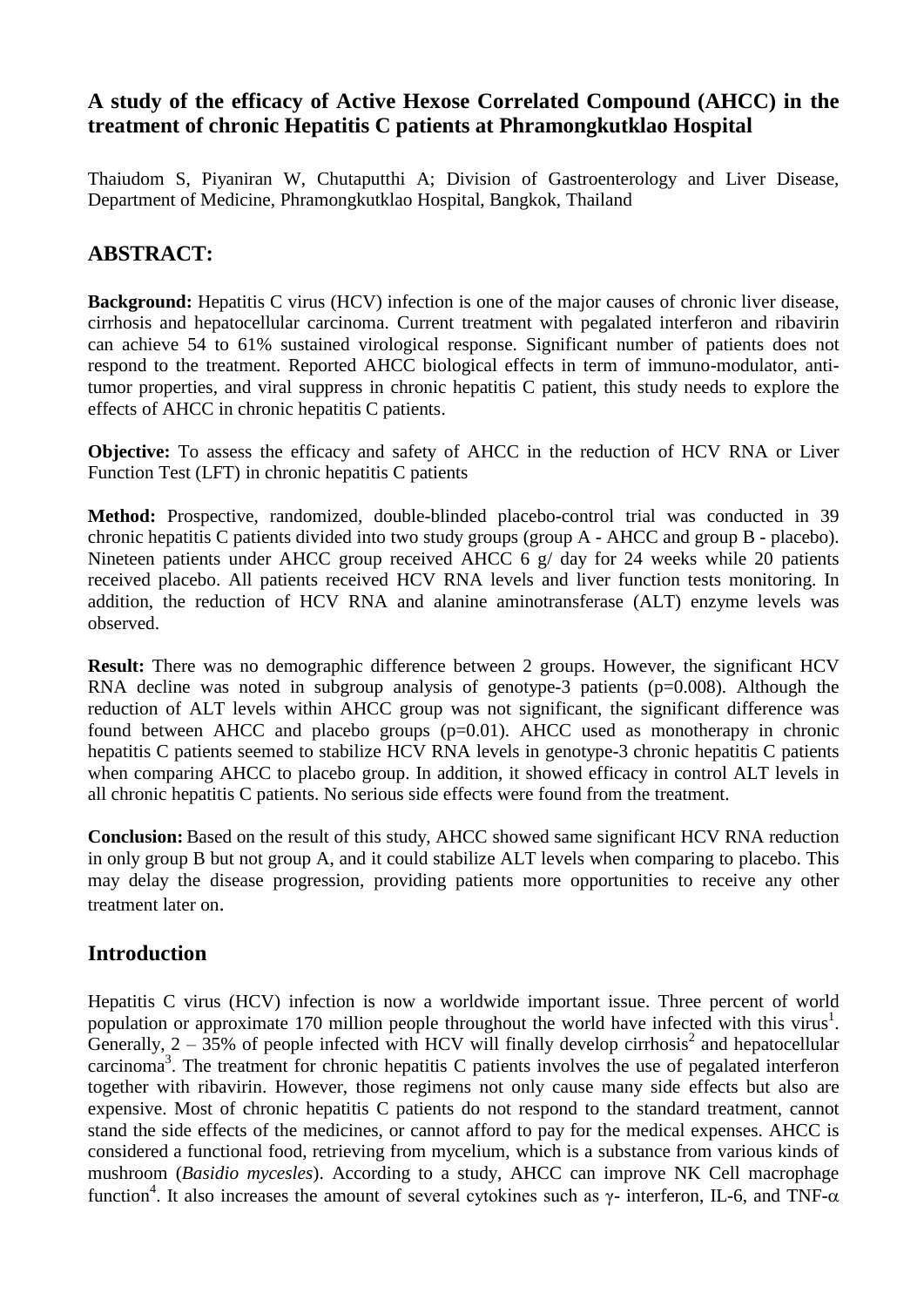which have anti-tumor properties. In addition, AHCC can reduce the amount of HCV and serum ALT levels which may have an effect on the progression of the disease.<sup>5</sup>

To study the efficacy of AHCC in reducing the HCV RNA levels and improving the liver function tests in chronic hepatitis C patients, we conducted a randomized study comparing AHCC with placebo.

# **Methods**

### *Selection of patient*

We recruited patients 15 years of age or older who had chronic hepatitis C infection (defined by positive anti-HCV and detectable HCV RNA). Patients with pregnancy, serum creatinine  $\geq 1.5$ mg/dL, human immunodeficiency virus (HIV) or hepatitis B virus (HBV) co infection, and history of liver decompensation or hepatocellular carcinoma were excluded. Thirty patients fail pegalated interferon and ribavirin and there were 9 naïve patients enrolled in the study. Six out of 9 could not afford the standard treatment costs and 3 out of 9 refused to receive standard treatment.

### *Study design*

This prospective, randomized, double-blinded placebo-controlled trial was conducted at the Liver unit of Phramongkutklao Hospital. Patients were assigned into 2 study groups (A and B), and the treatments providing to both study groups were administrative throughout 24 weeks. Patients received 2 grams of AHCC 3 times a day in group A, and same doses of placebo in group B.

Serum HCV RNA was evaluated with a quantitative HCV RNA assay (cobas amplicor HCV test, limit of detection, 50 IU/mL) in all patients prior to start the treatment at week 0, at study week 12, and week 24. Complete blood count, liver function tests, blood urea nitrogen, creatinine, and prothrombin time were assessed every 6 week from week 0 until the end of program as shown in figure 1.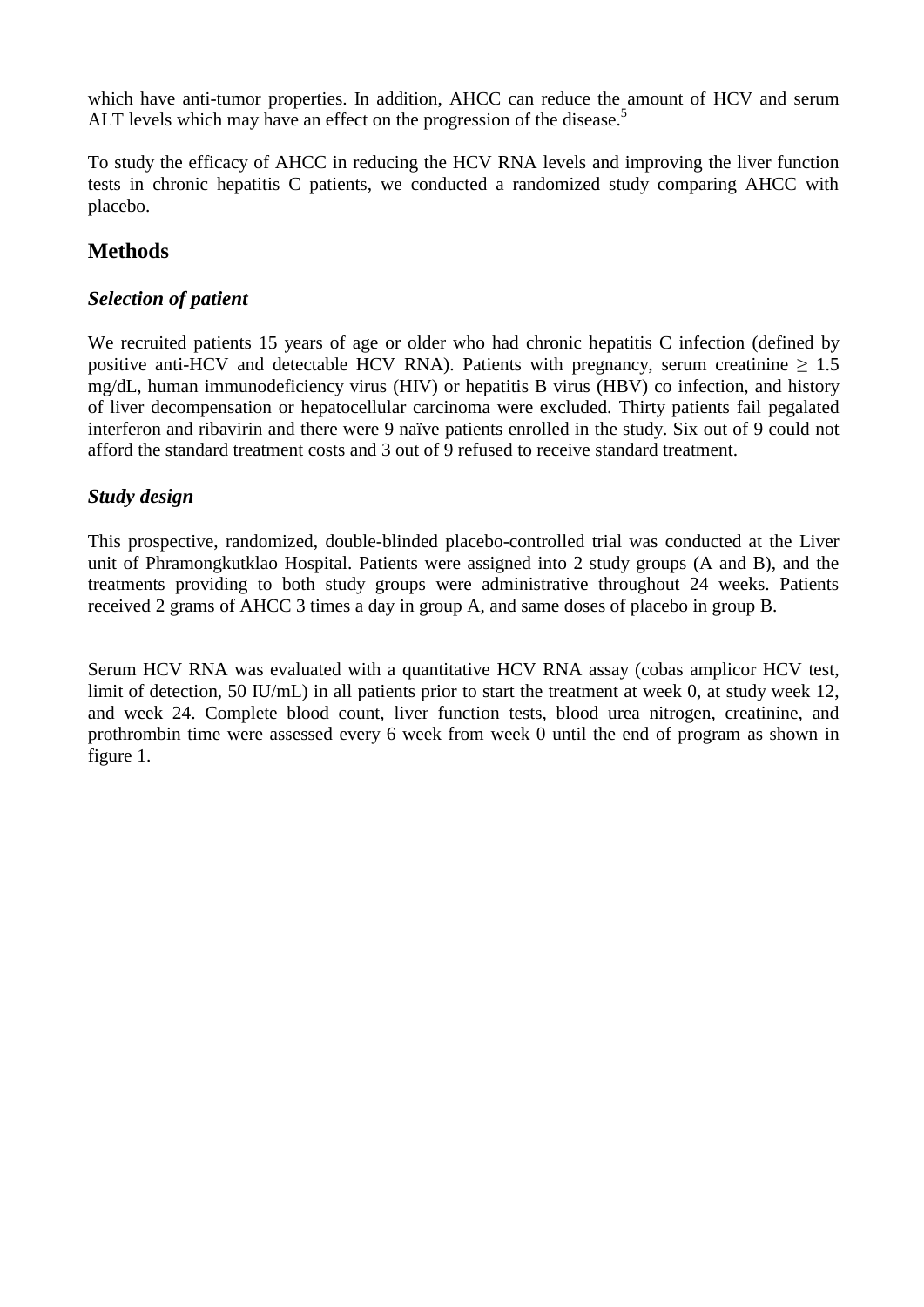### **Figure 1: Summary of Research Method**

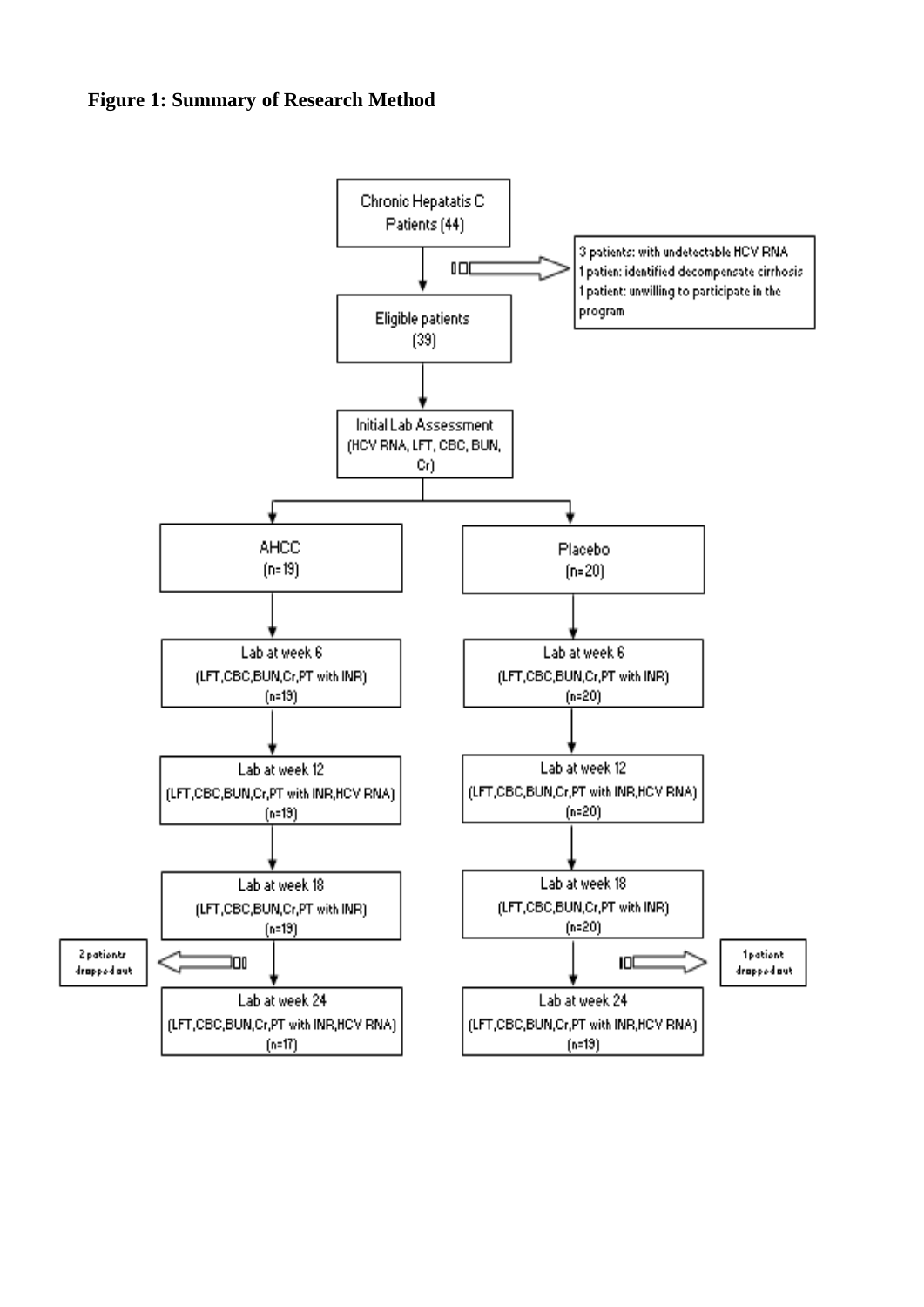#### *Statistical Analysis*

Statistical analysis was performed by using Stata 10.Descriptive. Statistics indicators such as mean, standard deviation, frequency, and percentage were used to evaluate the baseline characteristics.

Statistical comparisons on categorical variables between study group A and B were performed by using Chi-square test or Fisher's exact test. Continuous variables between group A and B were compared by using student t-test. In addition, Repeated Measure ANOVA was used for comparison of similar group of patients at repeat time interval with the levels of significance at an  $\alpha = 0.05$ .

## **Results**

The clinical characteristics after randomization and patient demographic data of the two study groups at baseline were similar (Table 1). Initially, 44 patients had been enrolled into the research program during April to July, 2009. After the basic screening, 5 patients were excluded because of undetectable HCV RNA in 3 out of 5 patients, decompensated cirrhosis in 1 patient, and refusing to participate in the program by 1 patient. In summary, 39 patients participated in the research.

Nineteen patients were in AHCC therapy group while the rest of them were in placebo group. Mean age was  $52.82 \pm 8.88$  years, 21 male (53.85%) and 18 female (46.15%) patients. Mean of Body Mass Index (BMI) was  $24.79 \pm 3.27$ . In addition, there are 21 genotype-1 patients and 18 genotype-3 patients. At the end of the study, 36 patients (94.8%) fully participated in the program whereas 2 patients from AHCC group and a patient from placebo group were dropped out prior to the target completion date (week 24). At the end of 24-week treatment program, the reduction of HCV RNA was noticed in AHCC group through the decrease of mean of HCV RNA (log  $6.37 \pm 9.4$  to log 6.29  $\pm$  0.9) while no such change was found in placebo study group (log 6.01  $\pm$  0.94 to log 6.01  $\pm$  0.75). However, no statistical significance of HCV RNA reduction was identified from the test ( $p = 0.32$ ).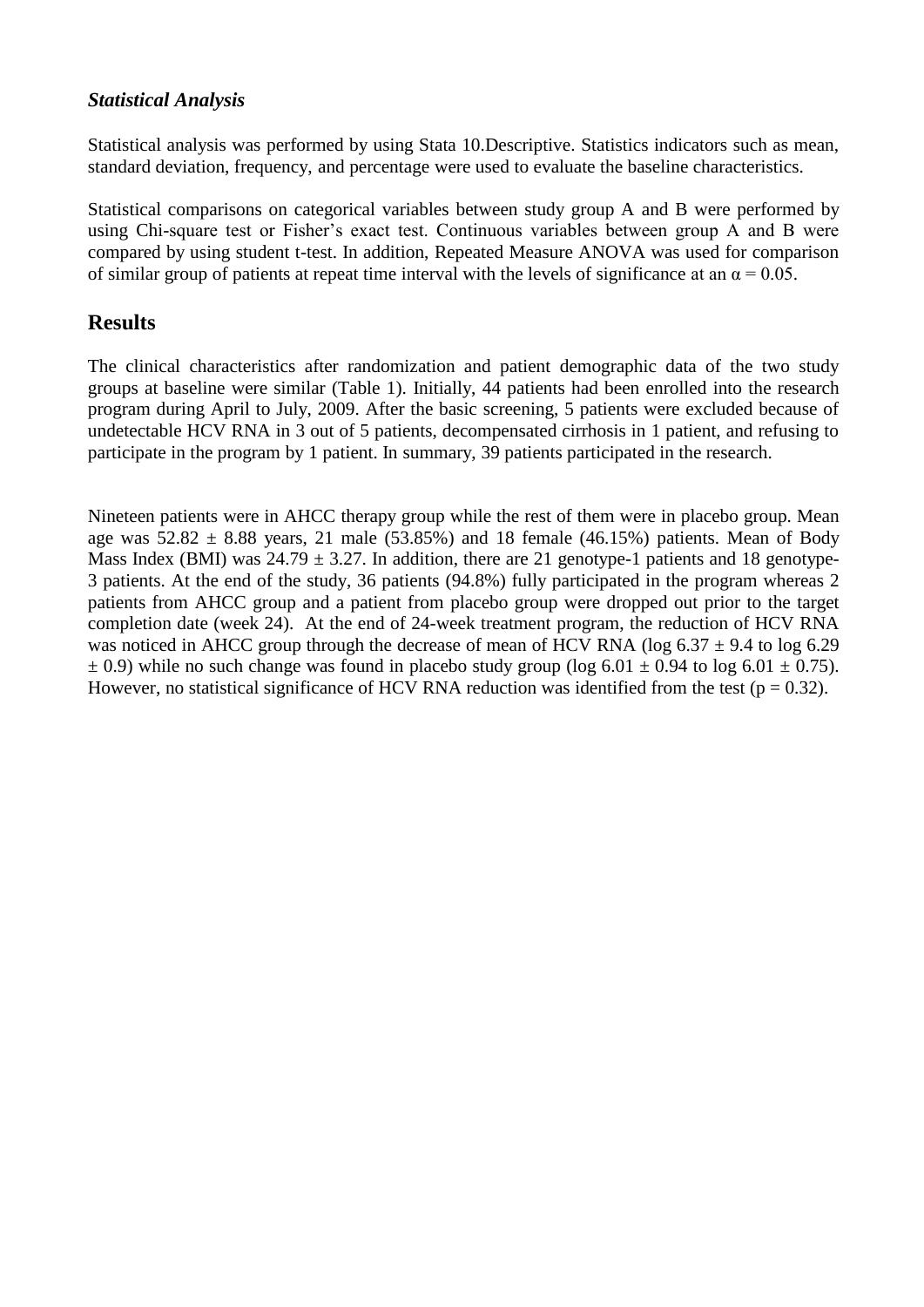|                |        | A           |                    | В               |                                       | Total           |                     |         |
|----------------|--------|-------------|--------------------|-----------------|---------------------------------------|-----------------|---------------------|---------|
|                |        | N           | %                  | N               | %                                     | N               | %                   | p-value |
| sex            | male   | 12          | 57.14              | 9               | 42.86                                 | 21              | 53.85               | 0.256   |
|                | female | 7           | 38.89              | 11              | 61.11                                 | 18              | 46.15               |         |
| age            |        | 53±7.89     | $51(40-68)$        | 52.65±9.94      | 52.5(30-72)                           | 52.82±8.88      | $52(30-72)$         | 0.904   |
| weight         |        | 67±12.24    | $65(50-95)$        | 64.95±9.42      | 63.5(48-82)                           | 65.95±10.79     | 65(48-95)           | 0.56    |
| <b>Hight</b>   |        | 163.58±8.39 | 165(145-178)       | 162.4±5.07      | 163.5(152-170) 162.97±6.82            |                 | 164(145-178)        | 0.596   |
| <b>BMI</b>     |        | 24.91±3.26  | 24.22(20.31-33.2)  |                 | 24.63±3.36 5.78(18.37-31.6 24.76±3.27 |                 | 25.39(18.37-33.2)   | 0.791   |
| Naïve          |        | 2           | 22.22              | 7               | 77.78                                 | 9               | 23.08               | 0.07    |
| Non-responder  |        | 17          | 56.67              | 13              | 43.33                                 | 30              | 76.92               |         |
| Genotype       |        | 10          | 47.62              | 11              | 52.38                                 | 21              | 53.85               | 0.882   |
|                | 3      | 9           | 50                 | 9               | 50.00                                 | 18              | 46.15               |         |
| <b>HCV RNA</b> |        | 6.37±0.94   | $6.5(3.37 - 7.42)$ | $6.01 \pm 0.94$ | $6.28(4.1 - 7.19)$                    | $6.19 \pm 0.95$ | $6.46(3.37 - 7.42)$ | 0.249   |

### **Table 1: Baseline characteristics of AHCC and placebo groups**

On the other hands, statistical significance  $(p=0.008)$  was noted when performing subgroup analysis on genotype-3 for two study groups. HCV RNA of patient receiving AHCC reduced from log 6.26  $\pm$ 0.59 at based line to 6.11  $\pm$  0.58 at the completion date while that of placebo group increased from  $5.71 \pm 1.06$  at based line to  $5.97 \pm 0.51$  at the completion date. However, if focusing on the result of AHCC group only, there was no statistical significance of HCV RNA reduction within 24 weeks (p=0.126) as shown in table 2 and figure 2.

## **Table 2: Mean (SD) of HCV RNA levels in AHCC group (A) and placebo group (B) classified by HCV genotype**.

| Genotype |                |                   | $\mathbf{A}$ | в          | Total      | P-value |
|----------|----------------|-------------------|--------------|------------|------------|---------|
| 1        | <b>HCV RNA</b> |                   |              |            |            | 0.091   |
|          |                | <b>Baseline</b>   | 6.46(1.2)    | 6.27(0.79) | 6.36(0.99) |         |
|          |                | 12 wks            | 6.62(1.01)   | 6.32(0.93) | 6.46(0.96) |         |
|          |                | 24 wks            | 6.39(1.13)   | 6.04(0.92) | 6.2(1)     |         |
|          |                |                   |              |            |            |         |
| 3        | <b>HCV RNA</b> |                   |              |            |            | 0.008   |
|          |                | <b>Baseline</b>   | 6.26(0.59)   | 5.71(1.06) | 5.98(0.88) |         |
|          |                | $12 \text{ w}$ ks | 6.79(0.5)    | 6.43(0.61) | 6.61(0.57) |         |
|          |                | 24 wks            | 6.11(0.58)   | 5.97(0.5)  | 6.04(0.53) |         |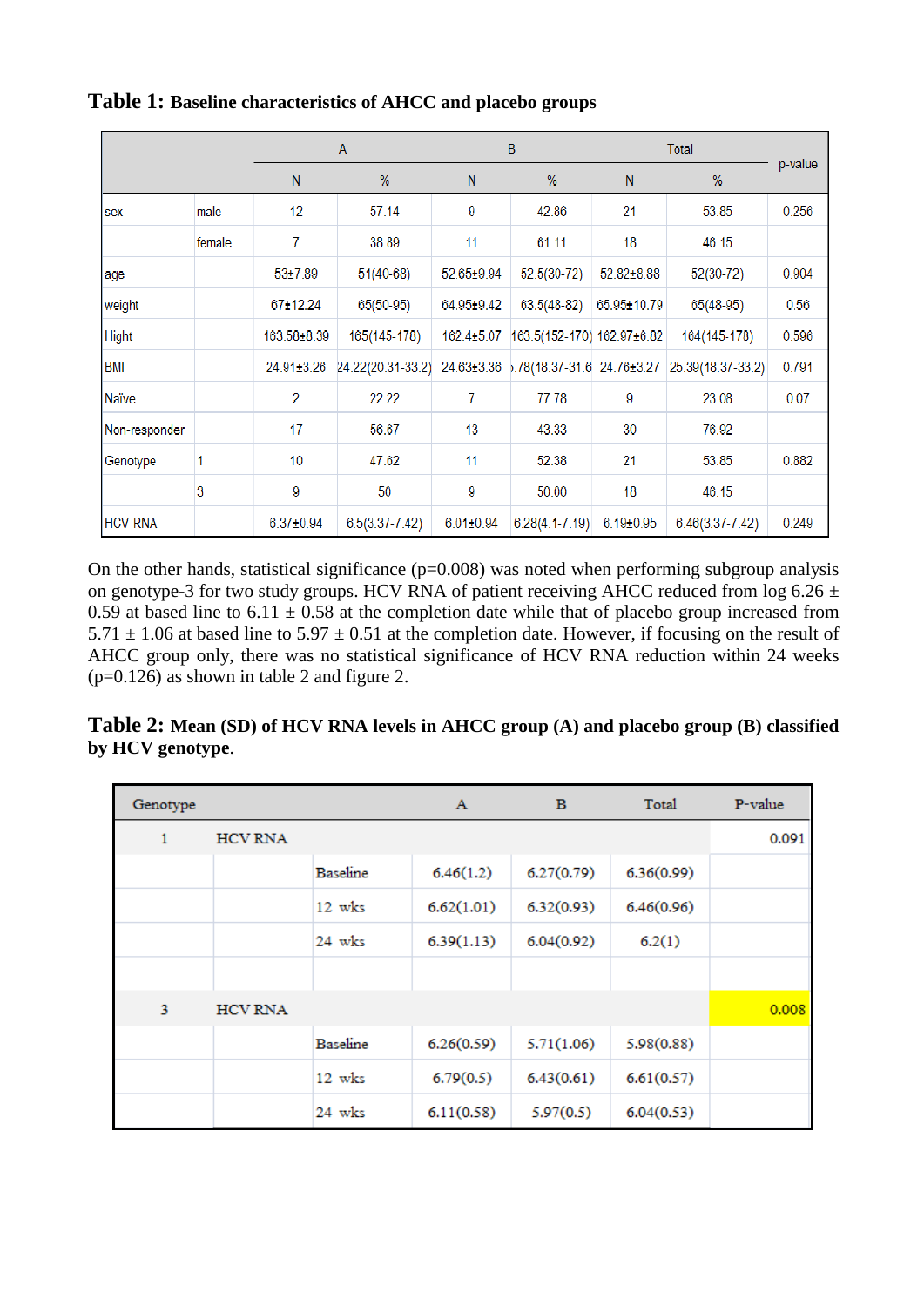**Figure 2: Levels of HCV RNA in chronic HCV genotype-3 patients** *(solid line (a) for AHCC group, dash line (b) for placebo group)*



In term of the liver function tests, the differences of ALT levels were found. ALT levels of AHCC study group slightly decreased from 78.63  $\pm$  46.44 at based line to 77.47  $\pm$  50.98 at the end of the treatment while the ALT levels of placebo group increased from  $107 \pm 71.52$  to  $122.89 \pm 58.61$ . As a result, statistical significance was identified  $(p = 0.01)$ . The ALT levels differences had been noticed from the first 6 weeks of the follow up period.

**Table 3: Mean (SD) of ALT levels in AHCC group (A) and placebo group (B)**

|            |                 |       | A         |        | B         |        | <b>Total</b> |         |
|------------|-----------------|-------|-----------|--------|-----------|--------|--------------|---------|
|            |                 | Mean  | <b>SD</b> | Mean   | <b>SD</b> | Mean   | <b>SD</b>    | p-value |
| <b>ALT</b> |                 |       |           |        |           |        |              | 0.01    |
|            | <b>Baseline</b> | 78.63 | 46.44     | 107    | 71.52     | 93.18  | 61.53        | 0.153   |
|            | wks<br>6        | 72.32 | 44.26     | 125.25 | 76.56     | 99.46  | 67.65        | 0.012   |
|            | 12 wks          | 80.89 | 57.06     | 126.65 | 69.9      | 104.97 | 67.39        | 0.012   |
|            | 18 wks          | 74.68 | 34.6      | 122.3  | 70.79     | 99.1   | 60.45        | 0.033   |
|            | 24 wks          | 77.47 | 50.98     | 122.89 | 58.61     | 101.44 | 59.02        | 0.019   |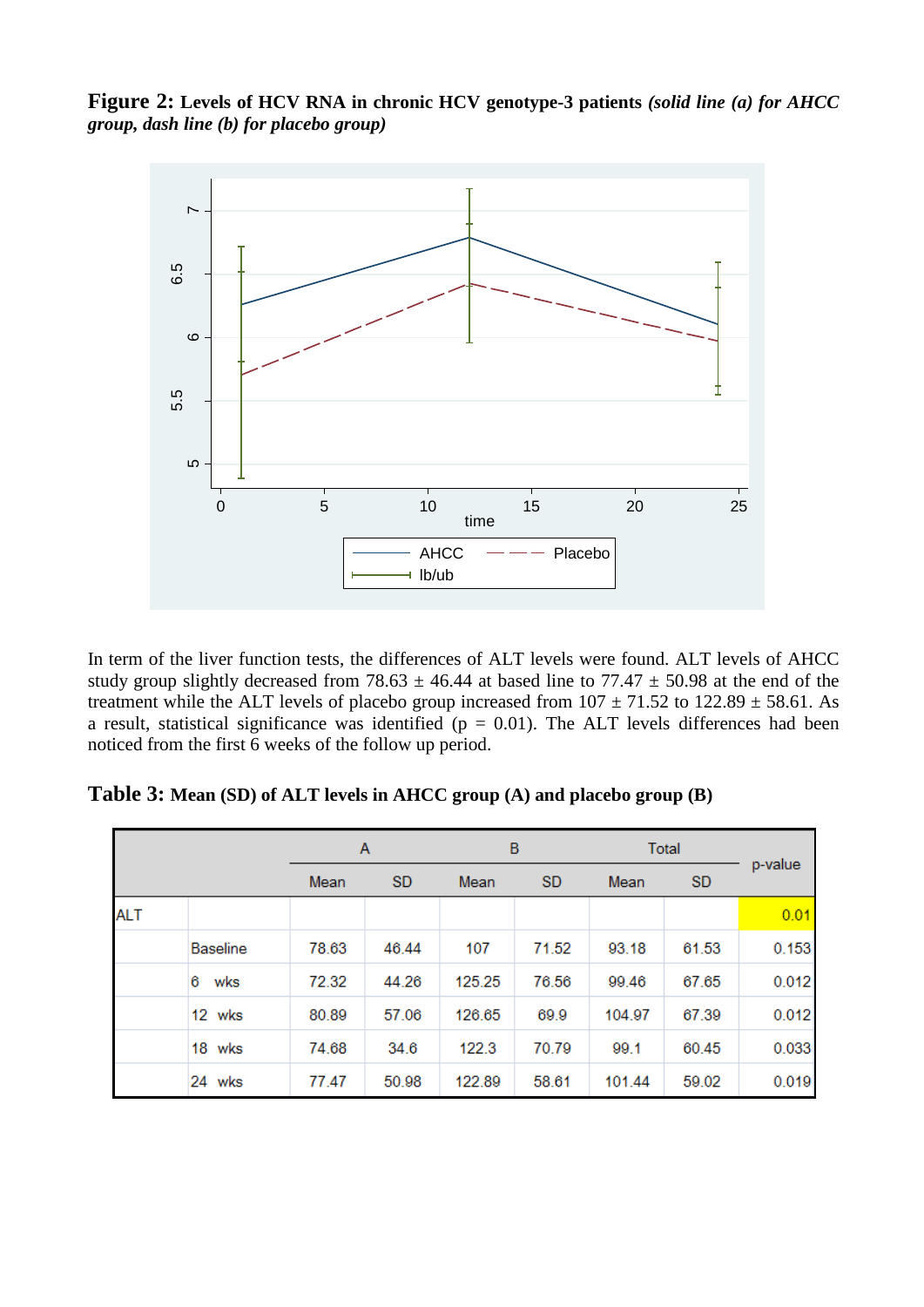

**Figure 3: Levels of ALT in all patients** *(solid line for AHCC group, and dash line for placebo group)*

During 24 weeks of data collection period, no severe side effects were found in patients receiving AHCC. Only one patient in AHCC study group had diarrhea in the first two weeks, but the symptom disappeared without any treatment provided.

## **Discussion**

New drugs have been developed under researches and clinical trials for treatment of chronic hepatitis C treatment resulting in 54-61% successful rate of current standard treatment for chronic hepatitis C patients<sup>6,7,8,9</sup>. The important clue of the successful standard treatment would result from the correlation of complex interaction between host-virus-drug. For instance, ribavirin was used as a combination in the treatment program even though it might not be effective in the mono therapy<sup>10</sup>. Since some reports related to the efficacy of AHCC in the reduction of HCV RNA and ALT levels in chronic hepatitis C patients were published, this study was designed and developed.

Although no significant reduction of HCV RNA levels was noticed in patients under AHCC group comparing to those of placebo group, subgroup analysis of genotype-3 patients illustrated the significant differences between those two study groups. Within the AHCC group itself, the decrease in HCV RNA levels was not obviously identified whereas the HCV RNA levels of patients under placebo group significantly increased with the maximum value at 1.63 log.

Similar to the result of the reduction of HCV RNA levels, there was a significant difference on ALT levels between those two groups. However, the ALT levels were stable for AHCC group while ALT levels increased in placebo group, and such difference was initially noted within the first six weeks of the study. The increase of ALT levels would not have a correlation to HCV RNA levels. There might be other mechanisms of AHCC functioning to reduce the liver inflammation in chronic